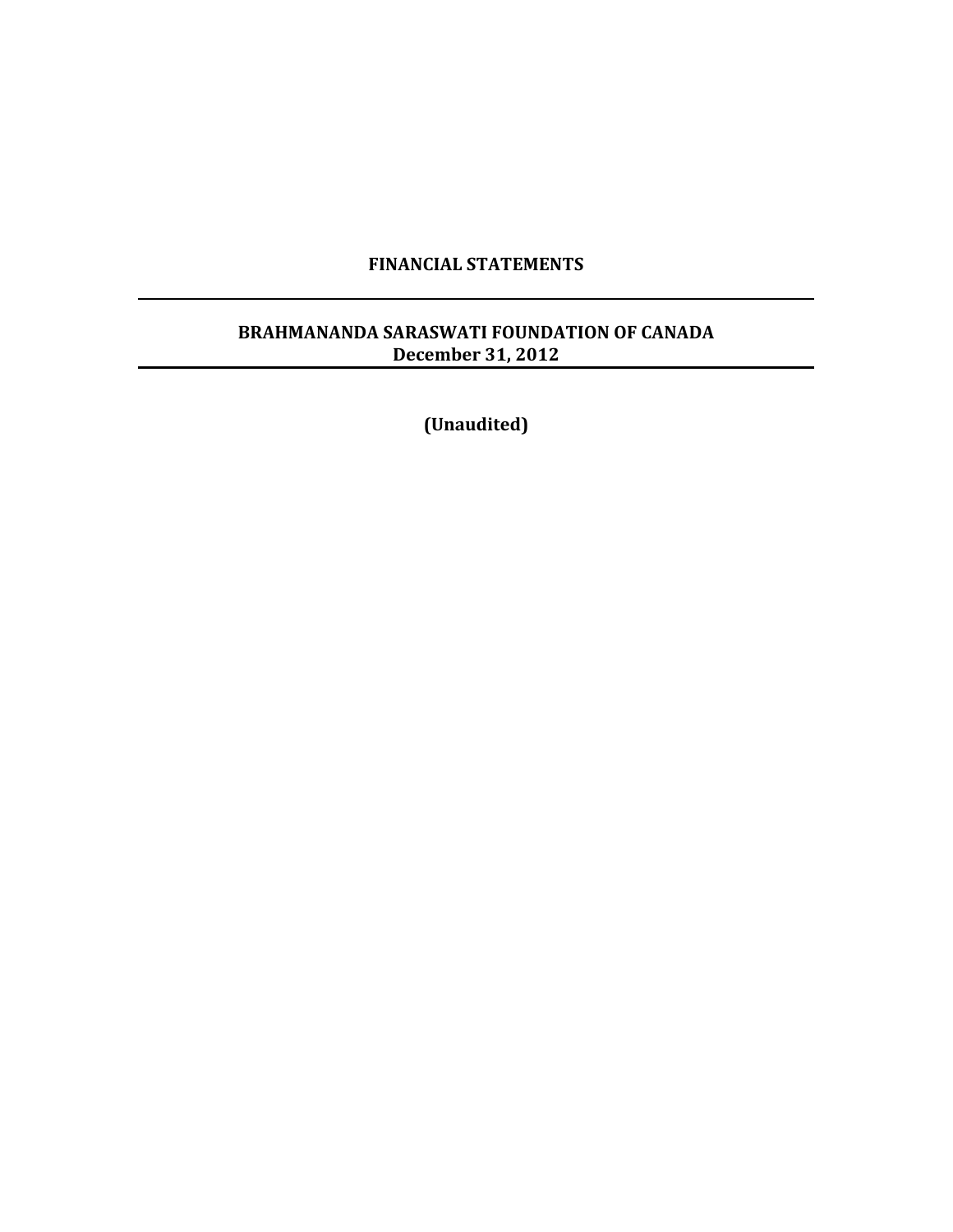**\_\_\_\_\_\_\_\_\_\_\_\_\_\_\_\_\_\_\_\_\_\_\_\_\_\_\_\_\_\_\_\_\_\_\_\_\_\_\_\_\_\_\_\_\_\_\_\_\_\_\_\_\_\_\_\_\_\_\_\_\_\_\_\_\_\_\_\_\_\_\_\_\_\_\_\_\_\_\_\_\_\_\_\_\_\_\_\_\_\_\_\_\_\_\_\_\_**

| December 31, 2012                  |   |
|------------------------------------|---|
| FINANCIAL STATEMENTS               |   |
| Statement of financial position    |   |
| Statement of changes in net assets | 3 |
| Statement of operations            | 4 |
| Statement of cash flows            | 5 |
| Notes to financial statements      | 6 |

#### **CONTENTS**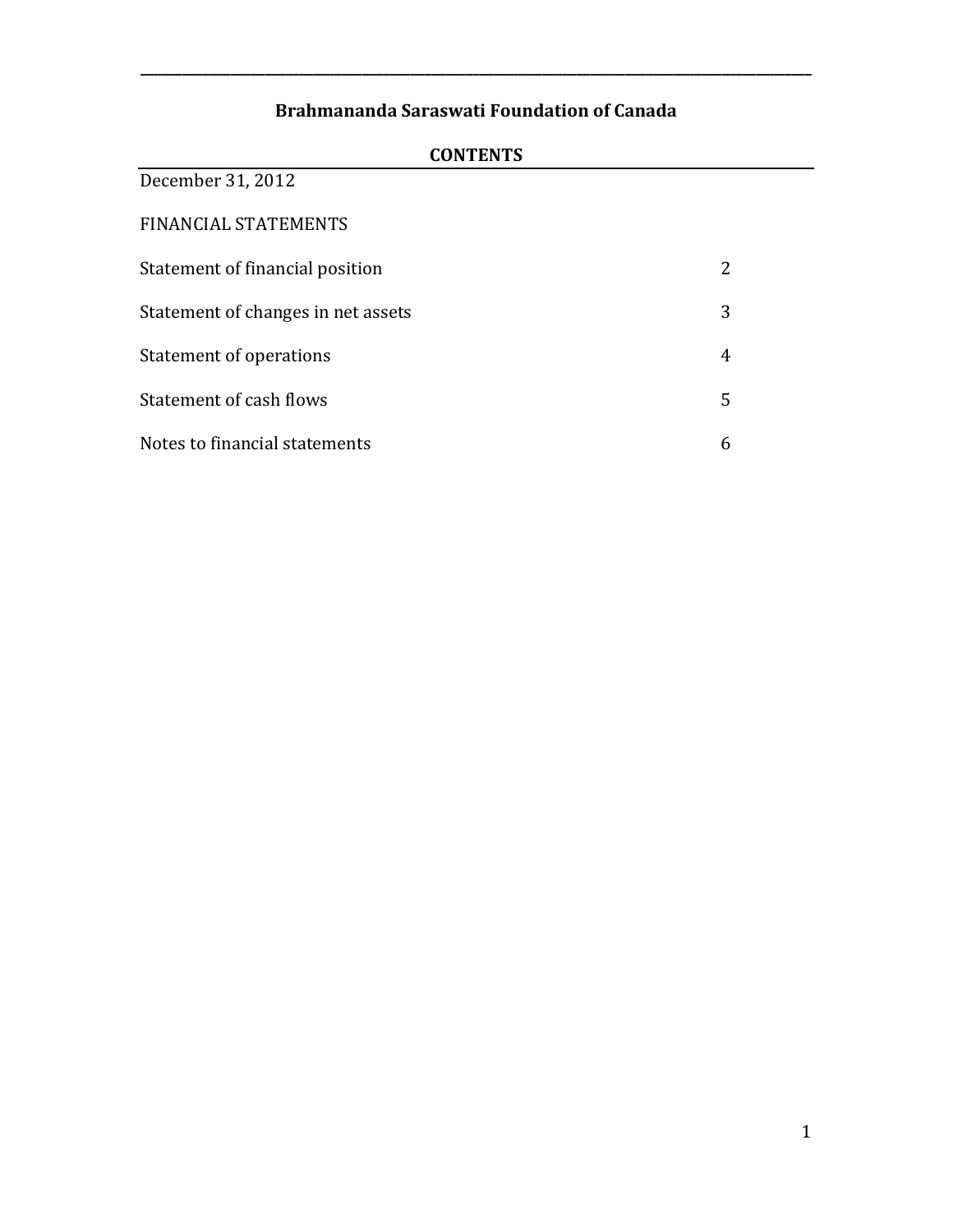\_\_\_\_\_\_\_\_\_\_\_\_\_\_\_\_\_\_\_\_\_\_\_\_\_\_\_\_\_\_\_\_\_\_\_\_\_\_\_\_\_\_\_\_\_\_\_\_\_\_\_\_\_\_\_\_\_\_\_\_\_\_\_\_\_\_\_\_\_\_\_\_\_\_\_\_\_\_\_\_\_\_\_\_\_\_\_\_\_\_\_\_\_\_\_\_\_

# **STATEMENT OF FINANCIAL POSITION**

| December 31                              | Unaudited<br>2012<br>\$ |
|------------------------------------------|-------------------------|
| <b>ASSETS</b>                            |                         |
| Current                                  |                         |
| Cash                                     | 50,326                  |
|                                          | 50,326                  |
|                                          |                         |
| <b>LIABILITIES</b>                       |                         |
| Current                                  |                         |
| Accounts payable and accrued liabilities | 1,356                   |
| Deferred revenue [note 3]                | 50,613                  |
| Due to related parties [note 4]          | 9,000                   |
|                                          | 60,969                  |
| <b>NET ASSETS</b>                        |                         |
| Unrestricted                             | (10, 643)               |
|                                          | 50,326                  |

*see#accompanying#notes*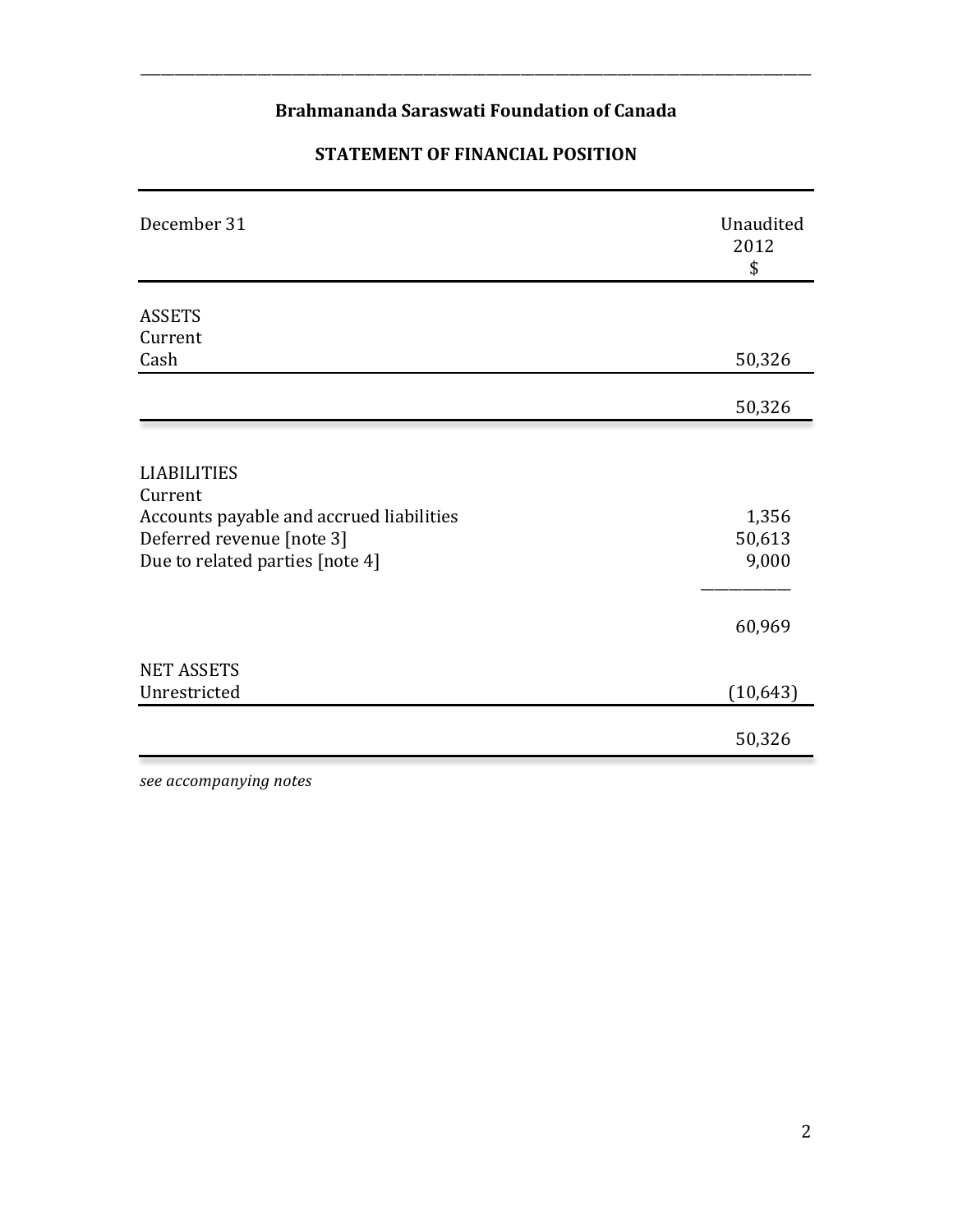\_\_\_\_\_\_\_\_\_\_\_\_\_\_\_\_\_\_\_\_\_\_\_\_\_\_\_\_\_\_\_\_\_\_\_\_\_\_\_\_\_\_\_\_\_\_\_\_\_\_\_\_\_\_\_\_\_\_\_\_\_\_\_\_\_\_\_\_\_\_\_\_\_\_\_\_\_\_\_\_\_\_\_\_\_\_\_\_\_\_\_\_\_\_\_\_\_

# **STATEMENT OF CHANGES IN NET ASSETS**

| Year ended December 31                                                                  | Unaudited<br>2012  |
|-----------------------------------------------------------------------------------------|--------------------|
| Balance, beginning of year<br>Excess (deficiency) of revenue over expenses for the year | (5,746)<br>(4,897) |
| Balance, end of year                                                                    | (10,643)           |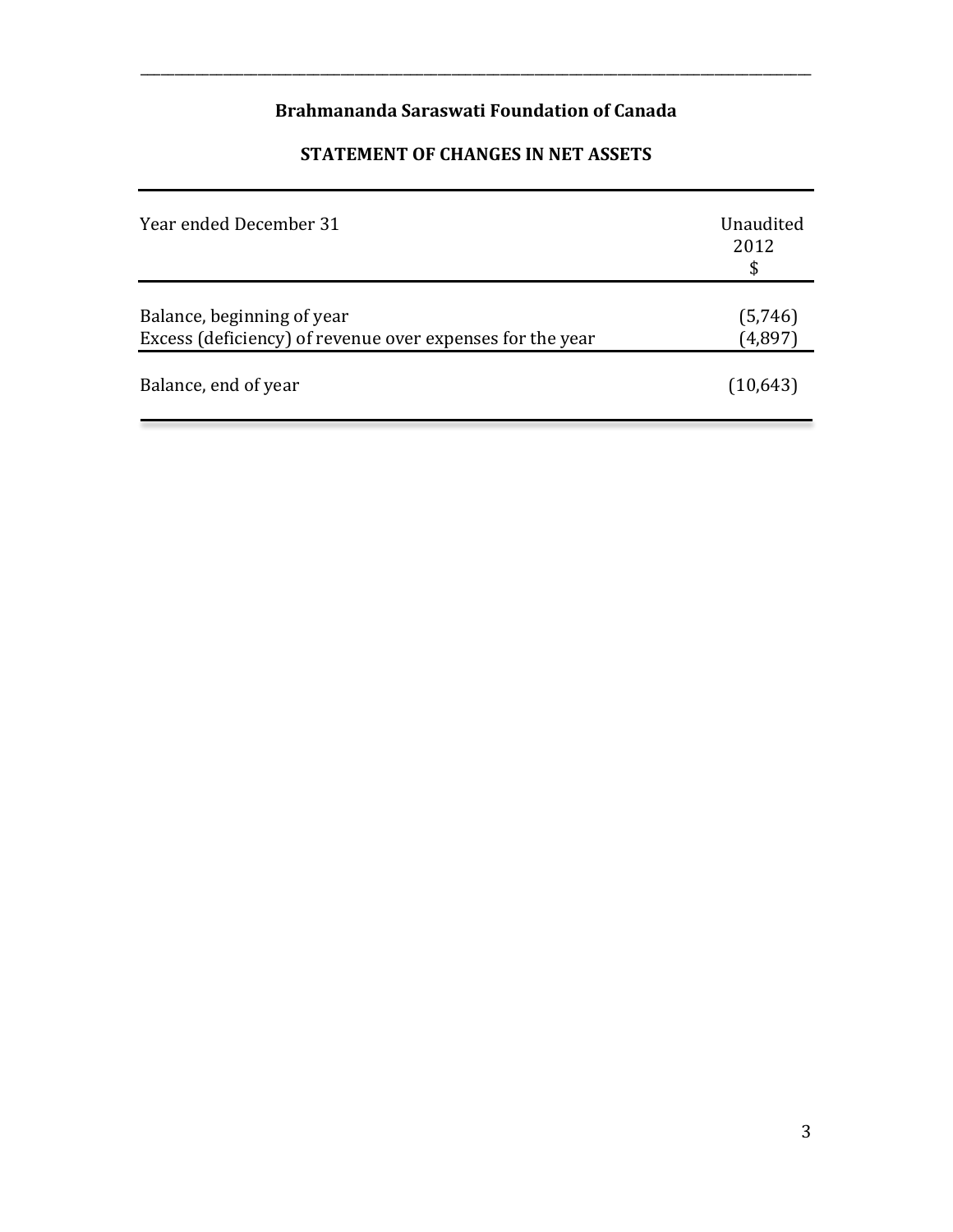\_\_\_\_\_\_\_\_\_\_\_\_\_\_\_\_\_\_\_\_\_\_\_\_\_\_\_\_\_\_\_\_\_\_\_\_\_\_\_\_\_\_\_\_\_\_\_\_\_\_\_\_\_\_\_\_\_\_\_\_\_\_\_\_\_\_\_\_\_\_\_\_\_\_\_\_\_\_\_\_\_\_\_\_\_\_\_\_\_\_\_\_\_\_\_\_\_

#### **STATEMENT OF OPERATIONS**

| Year ended December 31                                   | Unaudited<br>2012<br>\$ |
|----------------------------------------------------------|-------------------------|
|                                                          |                         |
| Revenue                                                  |                         |
| Donations [note 5]                                       | 16,271                  |
|                                                          |                         |
| <b>Expenses</b>                                          |                         |
| Fundraising                                              | 12,204                  |
| Professional fees                                        | 4,768                   |
| Bank and credit card fees                                | 2,595                   |
| Insurance                                                | 695                     |
| Office                                                   | 906                     |
|                                                          |                         |
|                                                          | 21,168                  |
| Excess (deficiency) of revenue over expense for the year | (4,897)                 |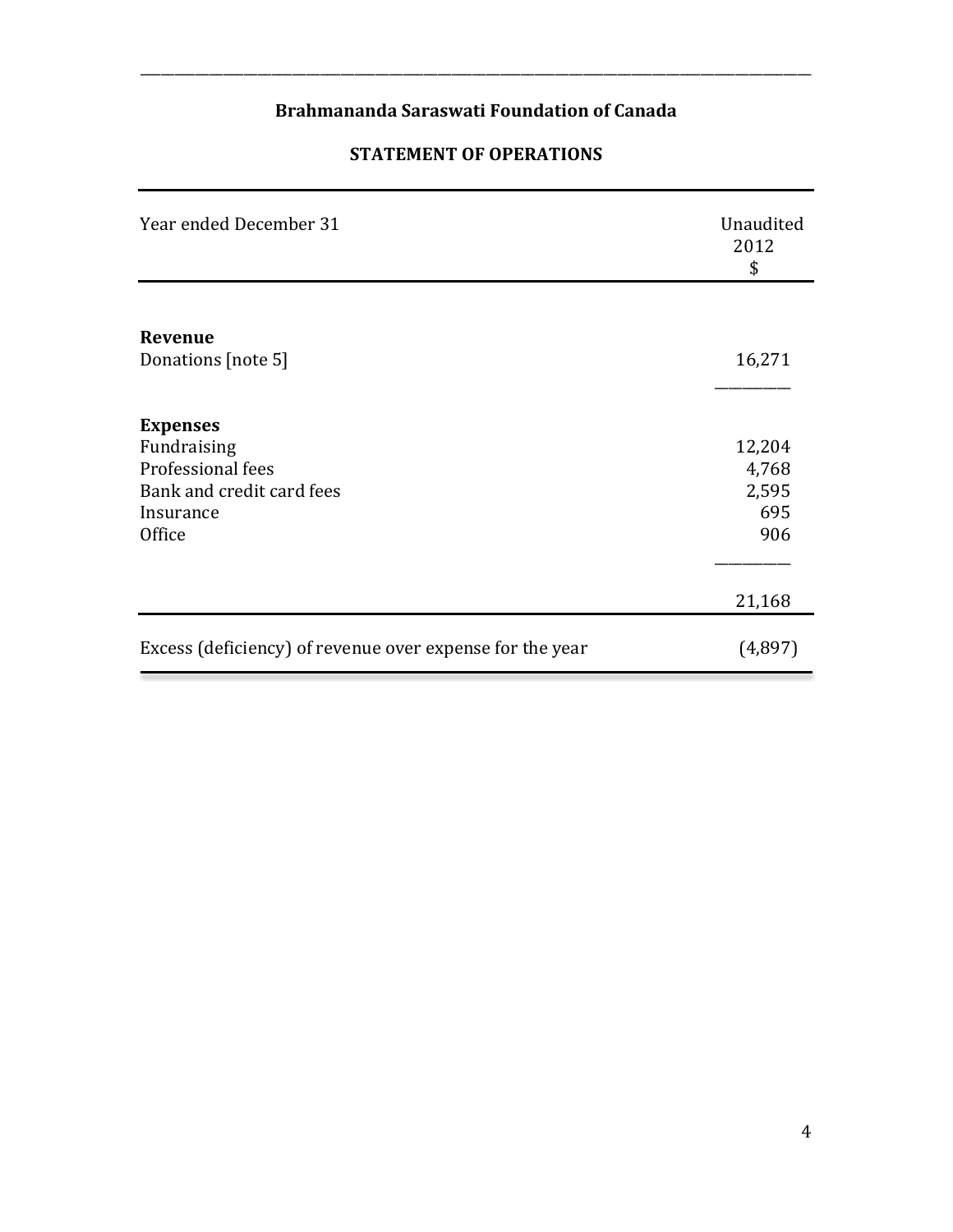\_\_\_\_\_\_\_\_\_\_\_\_\_\_\_\_\_\_\_\_\_\_\_\_\_\_\_\_\_\_\_\_\_\_\_\_\_\_\_\_\_\_\_\_\_\_\_\_\_\_\_\_\_\_\_\_\_\_\_\_\_\_\_\_\_\_\_\_\_\_\_\_\_\_\_\_\_\_\_\_\_\_\_\_\_\_\_\_\_\_\_\_\_\_\_\_\_

### **STATEMENT OF CASH FLOWS**

| Year ended December 31                                          | Unaudited<br>2012<br>\$ |
|-----------------------------------------------------------------|-------------------------|
|                                                                 |                         |
| <b>CASH FROM OPERATING ACTIVITIES</b>                           |                         |
| Excess (deficiency) of revenue over expense for the year        | (4,897)                 |
| Changes in non-cash working capital items:                      |                         |
| (Increase) Decrease in prepaid expenses                         | 271                     |
| Increase (decrease) in accounts payable and accrued liabilities | 1,356                   |
| Increase (decrease) due to related parties                      | (2,250)                 |
| Increase (decrease) in deferred revenue                         | 50,613                  |
|                                                                 |                         |
| Change in cash during the year                                  | 45,093                  |
| Cash, beginning of the year                                     | 5,233                   |
| Cash, end of year                                               | 50,326                  |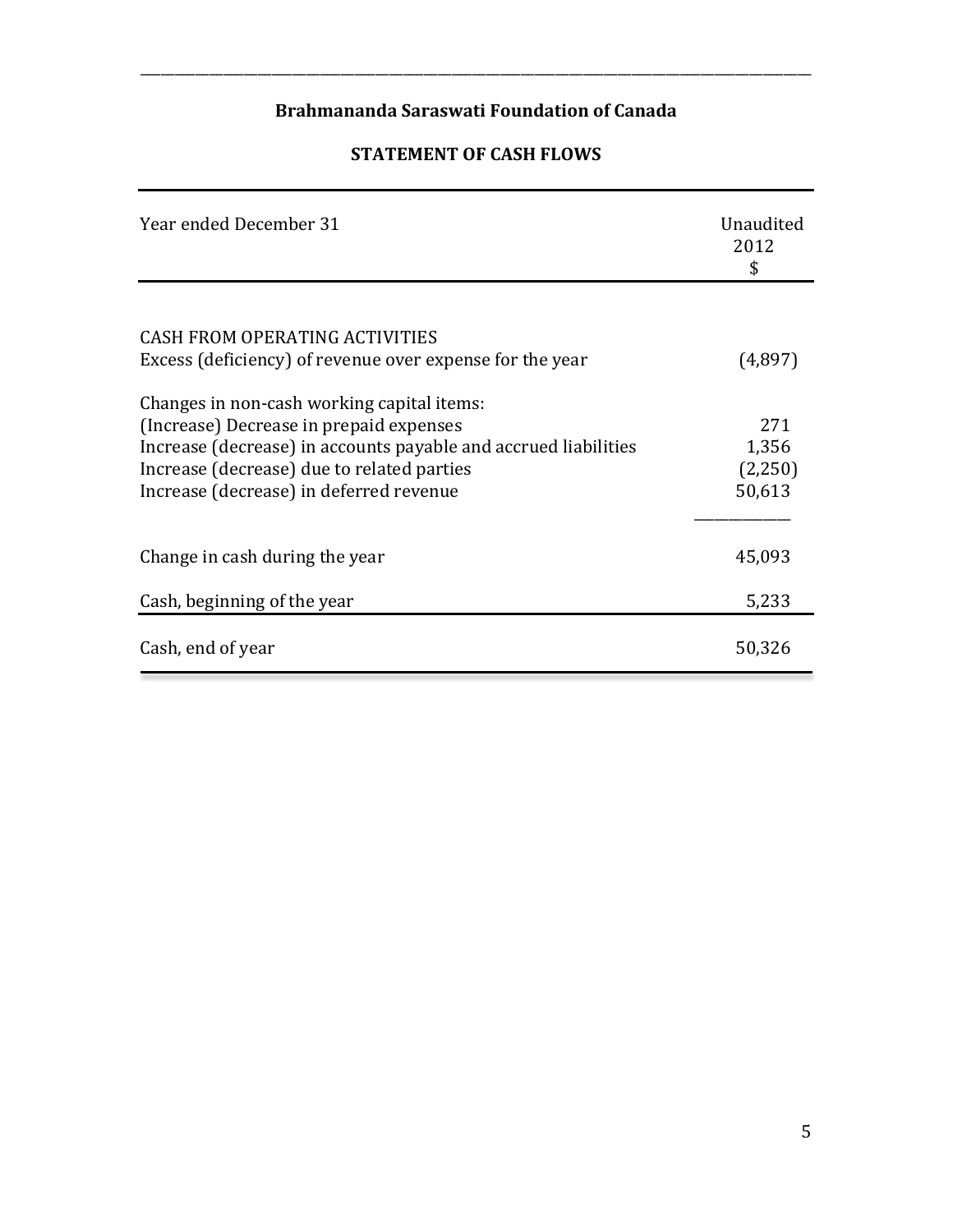\_\_\_\_\_\_\_\_\_\_\_\_\_\_\_\_\_\_\_\_\_\_\_\_\_\_\_\_\_\_\_\_\_\_\_\_\_\_\_\_\_\_\_\_\_\_\_\_\_\_\_\_\_\_\_\_\_\_\_\_\_\_\_\_\_\_\_\_\_\_\_\_\_\_\_\_\_\_\_\_\_\_\_\_\_\_\_\_\_\_\_\_\_

### **NOTES TO FINANCIAL STATEMENTS**

December 31, 2012

#### 1. PURPOSE OF THE ORGANIZATION

Brahmananda Saraswati Foundation of Canada (the "Foundation") operates to teach the Vedas and Vedic Science, teach the Sanskrit language and literature and teach Vedic culture including art, architecture, literature, music and performances.

The Foundation was incorporated on June 14, 2010 as a corporation without share capital under the Canada Corporations Act. The Foundation is a registered charity under the Income Tax Act (Canada) and is therefore exempt from income taxes.

#### 2. SIGNIFICANT ACCOUNTING POLICIES

Revenue recognition

The Foundation follows the deferral method of accounting for contributions. Unrestricted contributions are recognized as revenue when received or receivable if the amount to be received can be reasonably estimated and collection is reasonably assured. Restricted contributions are recognized as revenue in the year in which the related expenses are incurred.

#### 3. DEFERRED REVENUE

| Deferred revenue represents unexpended externally restricted funds | Unaudited<br>2012<br>\$ |
|--------------------------------------------------------------------|-------------------------|
| Balance, beginning of year<br>Add: amounts received in the year    | <b>NIL</b><br>50,613    |
| Balance, end of year                                               | 50,613                  |

Deferred revenue represents unexpended externally restricted funds